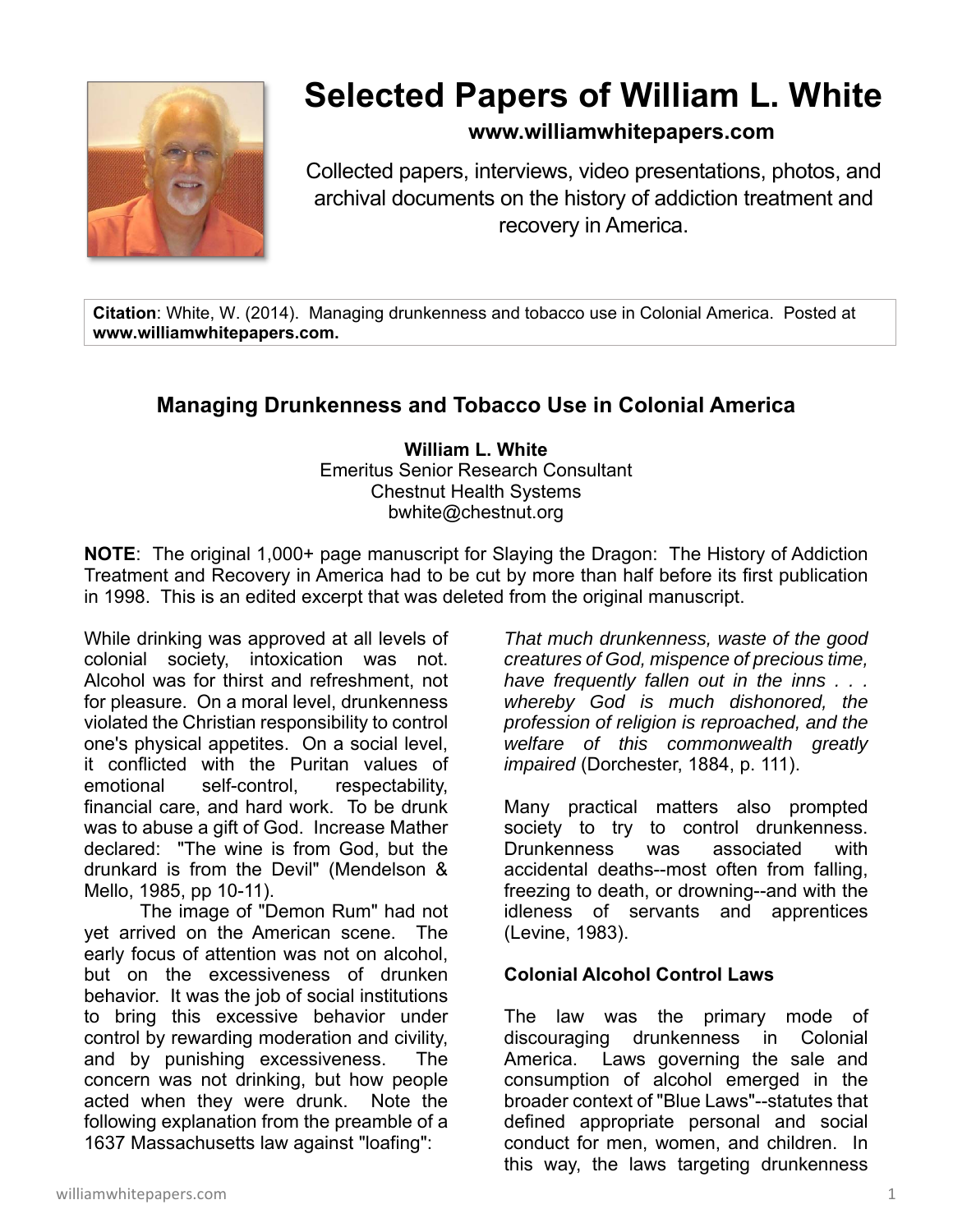were part of a broader movement seeking to shape moral and social behavior. Other actions outlawed in the Blue Laws included violating the Sabbath, insufficient church attendance, adultery, fornication, gambling, swearing, and spitting (Baird, 1947, p. 274). Efforts to control public intoxication began early in colonial history and differed from colony to colony. The first laws against drunkenness passed in the early 17th century were modeled on a 1606 English Parliamentary statute that named penalties for habitual drunkenness (called "tippling") and for lingering over one's drink. The argument behind these forms of punishment are clear from the statute's preamble:

*Whereas the loathsome and odious Sin of Drunkenness is of late grown into common Use within this Realm, being the Root and Foundation of many other enormous Sins, as Bloodshed, Stabbing, Murder, Swearing, Fornication, Adultery, and such like, to the great Dishonor of God, and of our Nation, the Overthrow of many good Arts and manual Trades, the Disabling of Divers Workmen, and the general Impoverishing of many good Subjects, abusively wasting the good Creatures of God: Be it therefore enacted . . .* (Quoted in Ewing and Rouse, 1978, p. 25.)

Colonial penalties for drunkenness ranged from punitive measures--fines, social humiliation, social ostracism, political disenfranchisement, corporal punishment (whipping), and confinement in stocks (jails were still rare)--to demands for public service or restitution. Laws were also changed frequently, as part of a social experiment to see what measures would prove effective in discouraging drunkenness. Connecticut, for example, passed more than 80 different alcohol-related laws before 1779.

The range of colonial alcohol control measures was quite broad in scope. Many of the colonies started licensing systems, in order to encourage the development of enough public houses to accommodate travelers. These public houses served the combined functions of today's hotel, restaurant, bar, and community center. Licensing those sites brought in revenue and helped officials control the local drinking

practices. By 1650, colonial taxation of alcohol sales was already underway. Regulations governing the public houses set limits on the ages of those who could be served alcohol, the quantity of alcohol that could be served to a single individual, the hours of operation, and the types of amusements that could be provided.

License and tax laws also defined who could manufacture and sell alcohol. Tavern owners were chosen for their morals and their character. A late-16th-century law in Massachusetts required that tavern owners be church members. Tavern owners were viewed as important elements of social control--protectors of the community's interests. Tavern owners were often held responsible for the actions of their patrons. A 1647 Massachusetts statute levied a fine on the owner of any inn in which someone became drunk.

In the individual colonies, a number of specific laws were enacted to control the liquor trade. There were price-control laws that sought to prevent both price gouging and the excessive drinking that was often the result when cheap alcohol was available. There were laws that set standards for the quality of alcoholic products. There were laws that controlled the quantities of alcohol that could be sold and served. A 1714 statue in New York outlawed selling alcohol in quantities of less than five gallons. There were laws that controlled or prohibited the sale of alcohol to minors, Indians, sailors, slaves, and servants. Massachusetts (in 1651) and Connecticut (in 1686) were the first colonies to outlaw the sale of alcohol to minors.

Many of the colonies passed laws that prohibited taverns from selling alcohol to habitual drunkards. These laws were quite specific. The Plymouth Colony passed a law in 1675 forbidding the sale of alcohol to Thomas Lucas, who had distinguished himself as a habitual drunkard. There were laws that raised special concern about drunkenness in people in responsible positions. In 1664 Virginia enacted a law prohibiting ministers from "excess in drinking or riot, spending their time idly by day or night, in playing dice, cards, and other unlawful games" (Cherrington, 1920, p. 26, 28; Baird, 1947, p. 147)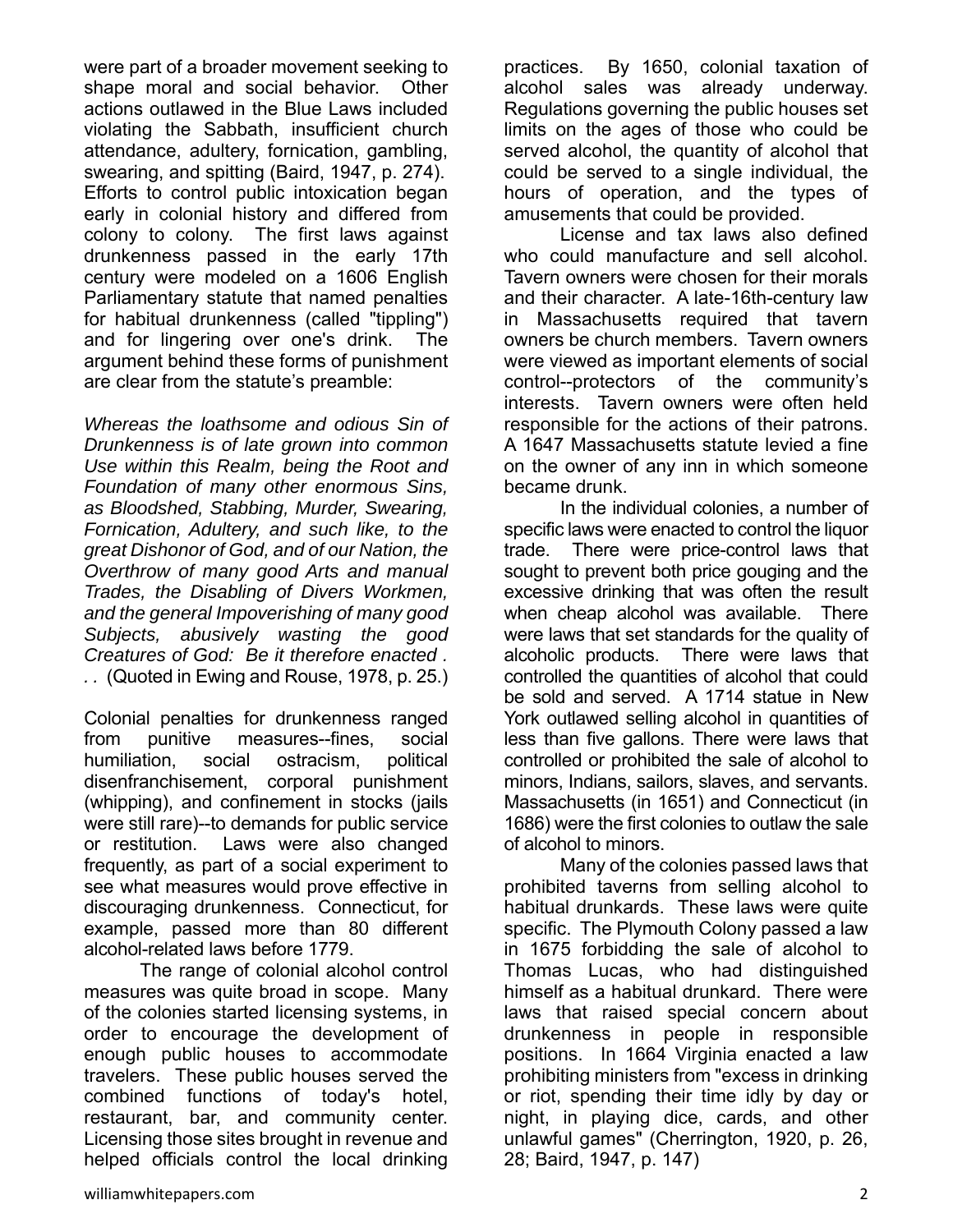There were laws governing when and where drinking could occur. In 1742 Massachusetts banned drinking at funerals, when it appeared that funerals were becoming an excuse for outrageous drunkenness. Many colonies eventually banned the sale of alcohol on Sunday. There were laws governing how much or how long one could drink. In 1645 the Massachusetts General Court decreed that no one could engage in "continued tippling above the space of half an hour" (Taussig, 1928). There were laws banning certain drinking rituals. In 1639 Massachusetts passed a law against drinking to one's health—a practice that tended to lead to buying rounds.

There were also laws governing the behavior associated with drinking. In 1654 Connecticut banned shuffleboard, "Upon complaint of great disorder by the use of the game called shuffle-board, in houses of common entertainment, whereby much precious time is spent unfruitfully, and much waste of wine and beer occasioned." Alcohol laws were often closely linked to laws against singing, dancing, games, cards, dice, and other forms of gambling. There were laws that declared liquor debts uncollectible, passed to discourage tavern keepers from encouraging drunkenness and serving alcohol on credit (Cherrington, 1920; Daniels, 1877; Dorchester, 1884; Hirsch, 1949; Earle, 1900; Rorabaugh, 1979, pp.28- 32). Because the church and the tavern often stood as the two most significant social institutions, there were even laws governing their relationship, like the laws requiring that taverns be placed in walking distance of the church and a Massachusetts law that required tavern keepers to ask all patrons to go to the church when services were being held (Paredes, 1976).

Laws to control drunkenness were seen as so important in keeping public order that they often overruled what today would be called the right to privacy. A 1659 Connecticut statute, for example, allowed constables to search private homes where they suspected there were "disordered meetings of persons . . . to tipple together." At one time, Boston even appointed inspectors

to visit homes and monitor the drinking of people who tended toward drunkenness.

#### **Penalties for Drunkenness**

When people broke the colonial alcohol-control statutes, what were their consequences? Most of the laws imposed fines as penalties, but there were special consequences designed for the drunkard. These responses fell into several categories.

 First-time offenders were often referred to the clergy. This action might be considered the earliest diversion of alcoholics from the criminal justice system. It reflected the conviction that drunkenness was a moral vice of excess, and therefore within clergy's arena of responsibility. However, minsters were not expected to perform any counseling functions as we know them today. Instead, wording of the laws demanded that drunkards be publicly "reproved" or "rebuked" by a minister.

 The second response involved a number of kinds of public humiliation. This humiliation could include social ostracism (banishment from church), political disenfranchisement (banishment from town meetings), or public declaration of one's status as a drunkard. In 1633, Robert Coles of Massachusetts was fined for drunkenness and ordered to place a white sheet of paper on his back with "A DRUNKARD" written in large letters for "abusing himself shamefully with drink." A year later, the same Robert Coles, again convicted again of drunkenness, was politically disenfranchised and ordered to wear a Red "D" (for Drunkard) on a white background for a year. Other forms of humiliation used included sentencing drunkards to be whipped--a penalty received by Thomas Savery of the Plymouth Colony—and removal of the title "Mr." (Baird, 1947, p. 125 & 126).

The third offense usually led to a period of confinement. In 1633, John Holmes of Plymouth Colony was fined 40 shillings and ordered to "sit in the stocks" for public drunkenness (Mendelson & Mello, 1985, p. 7). In 1658 in Maryland, people who were convicted of drunkenness were required to lie in the stocks for six hours and pay a fine of 100 pounds of tobacco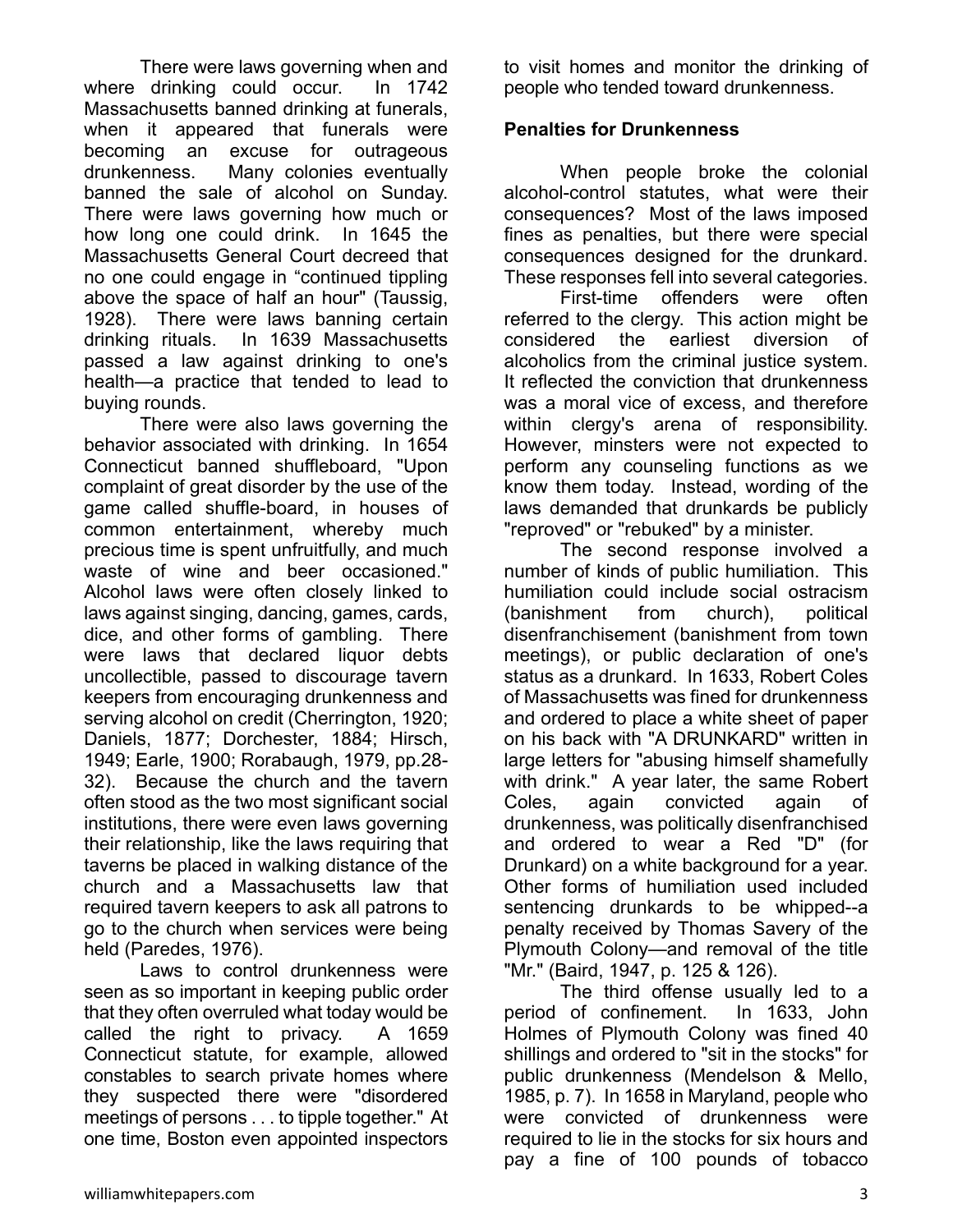(Cherrington, 1920; Daniels, 1877; Dorchester, 1884; Hirsch, 1949).

#### **Experiments with Alcohol Control**

One of the more novel attempts at managing drunkenness in colonial America took place in Georgia. James Oglethorpe founded the Georgia Colony with a promise of forty-four gallons of beer for each settler, but later blamed alcohol for the widespread disease that plagued these early settlers. Between 1733 and 1742, Governor Oglethorpe banned the importation of "ardent spirits" into Georgia, but careless enforcement and widespread smuggling made the law ineffective. This ineffectiveness and "the desire to take part in the lucrative rum trade" led to the end of this earliest prohibition experiment in America (Austin, 1978, p. 100; Fleming, 1975, p. 50).

The large number of colonial legal experiments in alcohol control should not lead one to conclude that alcoholism as we know it today was rampant in colonial America. In spite of the fact that daily drinking became a cultural norm, drunkenness was not common, and it was not considered a major problem. For the most part, early court records reveal a small number of repeat offenders. While most texts describing drunkenness in colonial America offer vivid descriptions, they nearly always report the same cases. The names of Robert Cole, Thomas Savery, and John Holmes appear in almost all of these texts (including this one).

Drinking was widespread, but drunkenness was not. Perhaps the most effective form of control over alcohol intoxication was the sense of unity and community that was common in the early colonies. The fear of social disapproval, social ostracism, and excommunication from the church served to discouraged drunkenness, as did the social values of sobriety and discipline.

There was little recognition of alcoholrelated illness, except for the discovery of lead poisoning in the 1740s caused by drinking rum made in lead stills (Rorabaugh, 1972, p. 38). In the 18th century, chronic drunkenness was not considered a medical problem, and doctors played no significant role in either the social control or the treatment of excessive drinking. The exception to this striking lack of influence was the early lobbying of Dr. Benjamin Rush to change the role of alcohol in the Continental Army.

#### **Managing Excessive Drinking and Alcoholism in the Military**

In 1776, General George Washington issued an edict ordering officers to keep soldiers from frequenting "tippling houses." The alcohol ration provided to each soldier was also reduced from a half pint of rum to one quart of beer a day. The Continental Congress banned the sale of liquor to soldiers by civilians, to restrict soldiers to the daily ration provided by the army.

In 1777, Dr. Benjamin Rush issued a strong statement on the use of distilled spirits by soldiers of the United States Army. He declared that there was no medical reason for using alcohol to ward off heat, cold, and fatigue, and encouraged soldiers not use distilled spirits while serving their country. His statement was approved by the War Board of the Continental Congress and distributed to all soldiers in the United States Army--the first government pronouncement of its kind (Cherrington, 1920).

The idea of abolishing the soldier's daily grog ration grew more and more popular as it became clear that most of the military personnel's disciplinary problems and noncombat injuries and disabilities were linked to alcohol. The Army's whiskey ration was abolished in 1830; two years later the Congress began providing coffee and sugar as a substitute. (Wilkerson, 1966, p.117)

There was similar concern about the excessive drinking by soldiers stationed in the forts of the westward frontier. Alcohol was the central commodity of value at these forts--a commodity that provided some relief from the loneliness, boredom, periodic dangers, and exposure to harsh weather. In his review of drinking by soldiers on the Western frontier in the early 1800s, Winkler notes that guard-house punishment and court martials were almost all related to whiskey. Many efforts were made to reign in